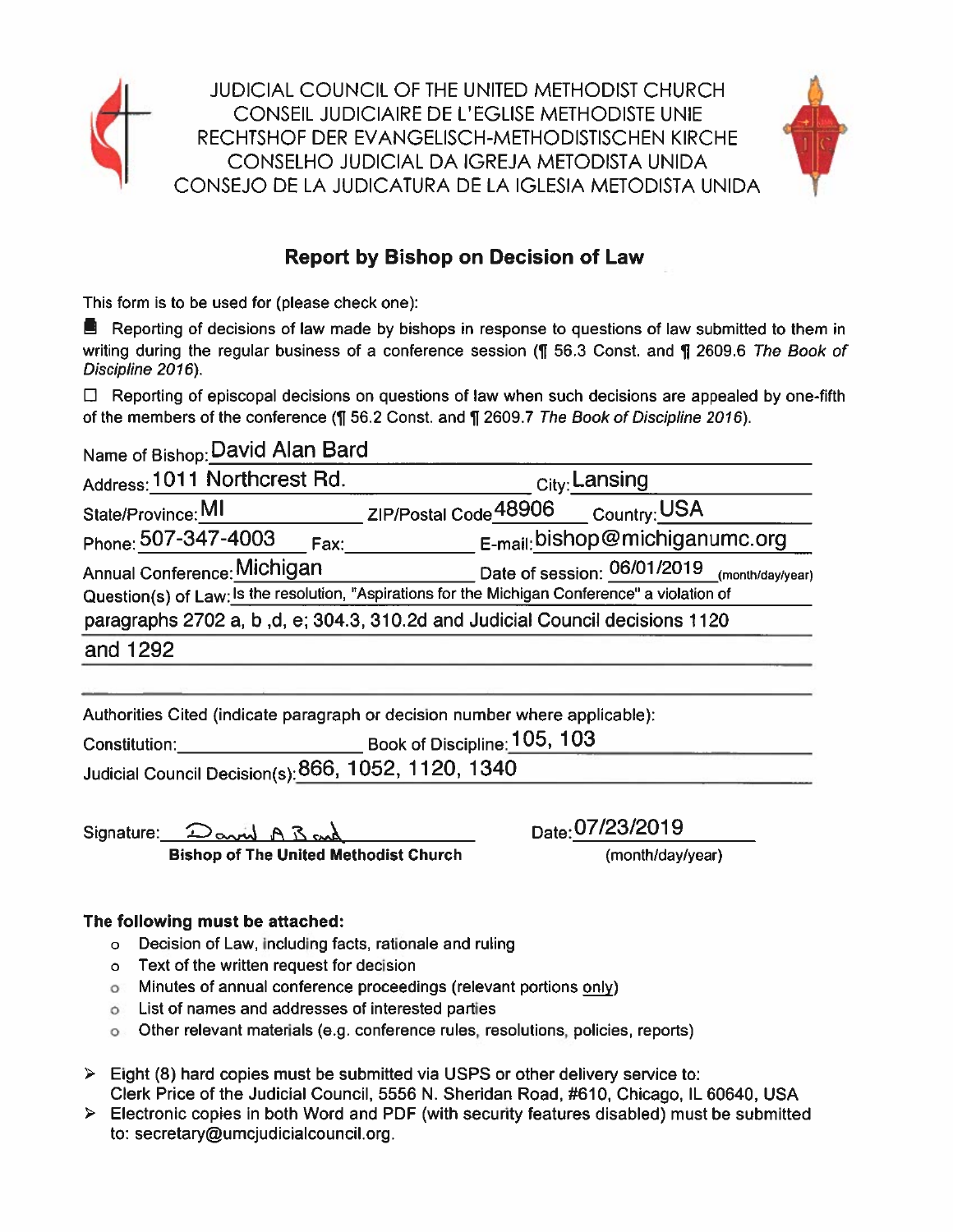**Bishop's Ruling of Law Aspirations for the Michigan Annual Conference Bishop David Alan Bard, Michigan Area**

**From the Daily Proceedings, Saturday, June 1:**

**GCR#2019-2** - *Aspirations for the Michigan Annual Conference.*

Alex Plum spoke to the nature of the resolution.

- Keith Leonard requested a "rule of law on the 'Aspirations for the Michigan Annual Conference' GCR#2019-2 to know if it violates paragraph 2702a,b,d,e, 304.3, 310.2d, and Judicial Council decisions 1120, 1292, and the understanding of paragraphs 103 and 104 which the resolution disseminates doctrine contrary to Article XXI in light of decision 1185."
- Bishop Bard said he would review GCR#2019-2 and make a ruling within the time allotted by the Book of Discipline. (see note below)
- Motion: Mark Thompson moved to suspend the rules to allow for calling the question. **Motion adopted**.

*GCR#2019-2 adopted.*

*Note: Bishop Bard's ruling is located at the end of the Daily Proceedings section.*

## **Statement of Facts**

On Saturday, June 1, 2019 during the plenary session of the Michigan Annual Conference, the following resolution, duly submitted to the conference in accord with our rules was debated and voted upon:

*Faced with the uncertainty after the 2019 Special Session of General Conference, United Methodists in Michigan look to Jesus' model of gracious welcome and evangelical inclusion to guide us. As we look forward to how the global church restructures and new Methodisms emerge, the Michigan Annual Conference aspires to live into an expression of Methodism that:*

- *includes LGBTQIA people in the full life and membership of The United Methodist Church;*
- *creates time and space for reflection, forgiveness, and reconciliation among our siblings who believe differently as we move into the future;*
- *organizes itself in faithful, just and equitable structures that resist oppression, while acknowledging and undoing its complicity in systems of racial and economic inequity; and*
- *spends our time and financial resources on mission for the sake of the Gospel of Jesus Christ, especially with vulnerable communities in Michigan and around the world, and not on church trials, investigations, or bringing charges against clergy based on sexual orientation, gender identity, and/or gender expression or related actions.*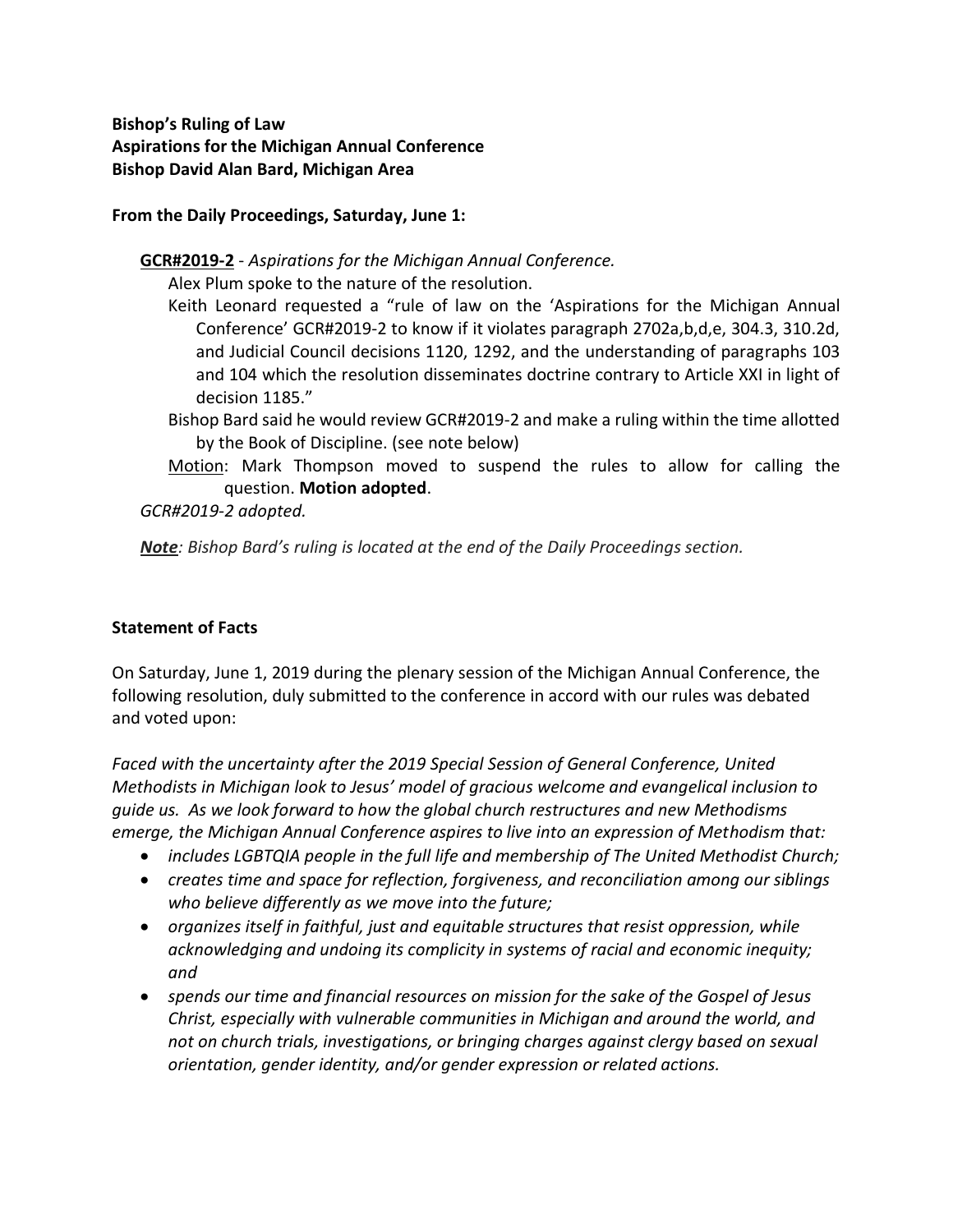The vote was to approve the resolution: 819 in favor and 377 opposed.

Rev. Keith Lenard was later recognized and made the following request for a ruling of law: *I would like a Rule of Law on the 'Aspirations for the Michigan Annual Conference' (GCR 2019-2) to know if it violates Paragraphs 2702 a,b,d,e, 304.3, 310.2d and Judicial Council Decisions 1120, 1292, and the understanding of paragraphs 103 and 104 which this resolution disseminates doctrine contrary to Article XXI in light of Decision 1185, Wesley's Notes on the New Testament: Romans 1:27-32, 1 Corinthians 6:9, 1 Timothy 1:8-10, and 2 Peter 2:7, John Wesley's sermon "A Caution Against Bigotry," which states "These monsters might almost make us overlook the works of the devil that are wrought in our own country. But alas! we cannot open our eyes ever here, without seeing them on every side. Is it a small proof of his power, that common swearers, drunkards, whoremongerers, adulterers, thieves [sic], robbers, sodomites, murderers, are still found in every part of our land?" This alludes to "Do no harm" in the General rules which links to this sermon "by avoiding evil of every kind especially that which is most seriously practiced." This resolution disseminates by aspirational cause a false doctrine and is contrary to United Methodism, historical Methodism since its beginning, and the first General Conference of 1808.*

#### **Ruling by Bishop Bard**

Judicial Council decision 886 clearly states that annual conferences "may not legally negate, ignore, or violate provisions of the *Discipline.* However, the Judicial Council in decision 1052 stated that "Annual Conferences are free to express their ideal and opinions as long as they do not attempt to negate, ignore, or contradict the *Discipline,*" and in decision 1120 affirmed that "an annual conference may adopt a resolution on human sexuality that is aspirational in nature." In subsequent decisions (e.g. 1340), the Judicial Council has continued to affirm that annual conferences may adopt resolutions that are aspirational in nature.

Aspirational statements are future-oriented. They look to and express a yearning for something new or different. By their very nature, then, aspirational statements may express a hope for a United Methodist Church different from the current church as defined by *The Discipline*. As long as aspirational statements are forward-looking, and do not encourage an abrogation of the current *Discipline* as a means to creating something new, citing *Disciplinary*  paragraphs as an argument against the adoption of such statements seems contradictory. To adopt a future-oriented statement looking toward a United Methodist Church that includes LGBTQIA people in its full life and membership and in which resources are not spent on church trials, investigations, or bringing charges against clergy based on sexual orientation, gender identity, and/or gender expression or related actions in ways perhaps currently precluded by *The Discipline*, that does not in any way negate or encourage the negation of the current *Discipline*, is the very essence of an aspirational statement. Paragraphs 2702.1 a, b, d; 304.3; 310.2d are not violated by the adoption of this resolution. As the nature of this adopted resolution is aspirational, there is no violation of Judicial Council decisions 1120 or 1292.

Does this resolution disseminate doctrines contrary to the established standard of doctrine of The United Methodist Church (¶2702.1e)? Having argued that aspirational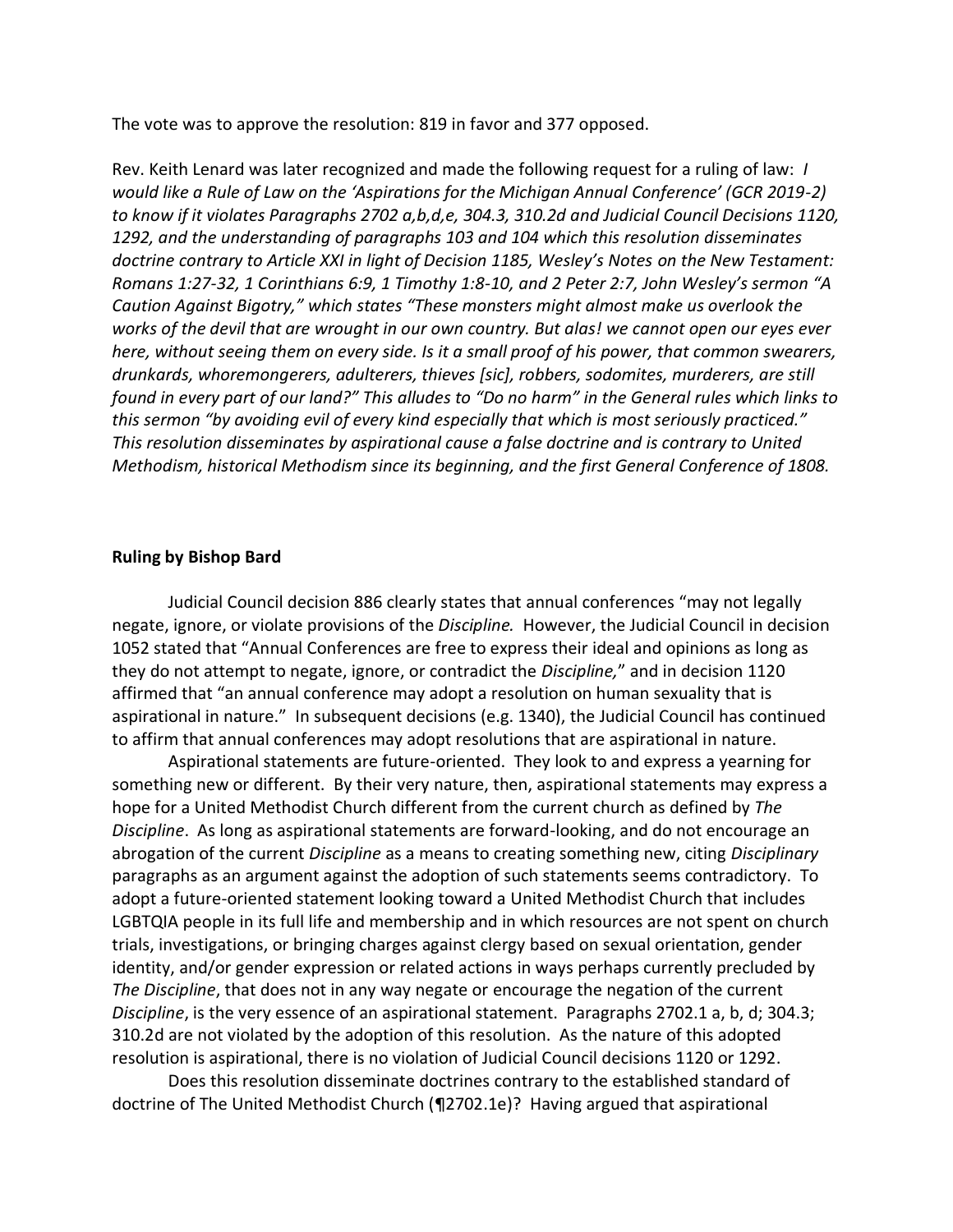resolutions, by their very nature, look toward a different future, one might simply contend that the same principle applies to doctrinal statements. Furthermore, "While the Church considers its doctrinal affirmations a central feature of its identity and restricts official changes to a constitutional process, the Church encourages serious reflection across the theological spectrum" (¶105). However, one can conceive of an aspirational resolution whose intent and language are so contrary to core Wesleyan theological convictions, as understood in ¶103 and ¶104, that ¶2702.1e could be appropriately invoked. The resolution, "Aspirations for the Michigan Annual Conference" is not such a resolution.

Article XXI, cited in the request for a ruling of law, is not germane to the resolution. This section of our Articles of Religion is clearly intended to distinguish churches in the Wesleyan movement from those Christian traditions in which abstinence from marriage is a requirement for all clergypersons.

In reading the sections of Wesley's Explanatory Notes on the New Testament cited in the request for a ruling of law, one does not see Wesley highlight for special attention words or phrases related to human sexuality.

Furthermore, citing individual texts from Wesley's Explanatory Notes or Standard Sermons in the manner of the request for a ruling of law, raises significant issues. In Wesley's Explanatory Notes, for example, Wesley, in commenting on Revelation 13 writes, "This beast is the Romish papacy, as it came to a point six hundred years since, stands now, and will for some time longer." We would not consider such a statement part of our core doctrinal convictions. In the sermon referenced in the request for a ruling of law, "A Caution Against Bigotry," just prior to the section cited in the request, Wesley offers a portrait of "the natural religion of the Creeks, Cherokees, Chickasaws, and all other Indians bordering on our southern settlements" that includes torture and the killing of old and young. We would not consider such statements part of our core doctrinal convictions.

To be sure, "Wesley's *Sermons* and *Notes* were understood specifically to be included in our present existing established standards of doctrine" (¶103). However, these documents are not doctrinal statements in the way the Articles of Religion or Confession of Faith are doctrinal statements. Wesley himself "was not a systematic theologian" (Robert W. Burtner and Robert E. Chiles, John Wesley's Theology, 8). "He seems never to have felt the impulse to produce anything resembling a comprehensive exposition of his theological ideas" (Albert C. Outler, John Wesley, 27). The use of Wesley's *Sermons* and *Notes* as doctrinal standards, then, might best be in continuing to define and refine distinctive Wesleyan emphases in our United Methodist theology (¶102) and to use these as living sources for engaging in our theological task as encouraged in ¶105.

In conclusion, the resolution, "Aspirations for the Michigan Annual Conference" is not a violation of ¶2702.1e.